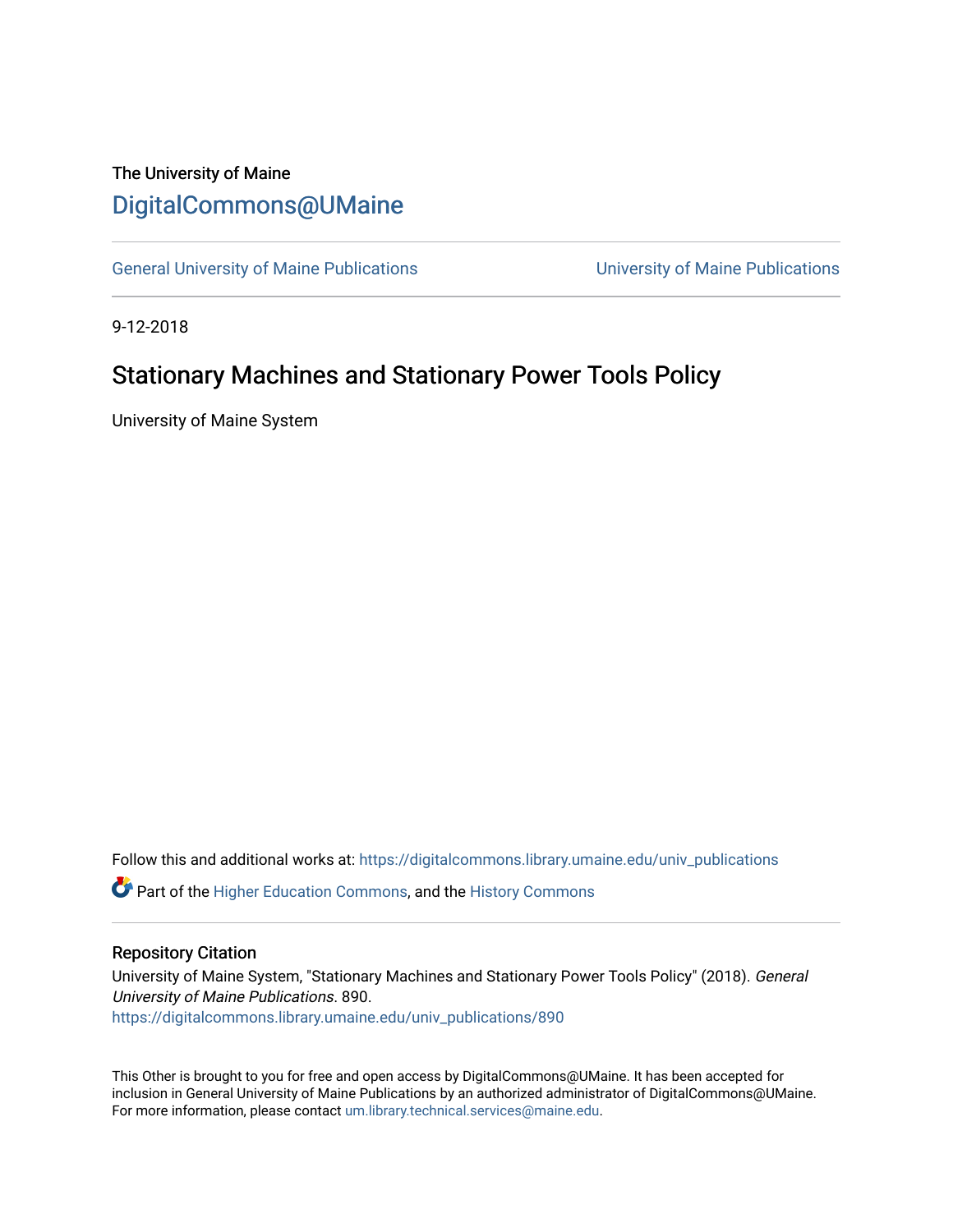### Stationary Machines and Stationary Power Tools Policy

### General

This policy applies to all University employees and students, using stationary machines or stationary power tools as part of their employment or education.

This policy sets forth rules governing proper maintenance, use, and guarding of stationary machinery and stationary power tools to ensure safety, and extend the service life of stationary machinery / power tools.

#### Regulatory Guidance

- American National Standards Institute (ANSI) Standards B-11 series.
- ANSI B15.1-1984.
- Occupational Health and Safety (OSHA) 29 CFR Part 1910 Subpart O.

#### **Requirements**

Individuals are not to use stationary machinery or power tools, which lack any necessary safety feature, including guards. Stationary machines and power tools that have not been adequately maintained, or which are outfitted with an inadequate and/or ill-adjusted safety guard, are not to be used until repaired.

Any purchases of used or donated equipment must meet current safety and environmental standards. Safety upgrades or retro-fits must be operational prior to installation and use.

Alterations of stationary machinery or power tools are prohibited, unless prior consent is obtained from the manufacturer.

Individuals using and maintaining stationary machines/stationary power tools are to do so in accordance with manufacturer(s) recommendations.

Machine guards must be utilized to protect individuals from hazards created by point of operation, in going nip points, rotating parts, flying chips, and spark hazards. Neither machine nor power tool guards should present a hazard.

Acceptable methods of guarding stationary machinery and power tools include, but are not limited to, the following:

- By Location;
- Barrier Guards;
- Presence-Sensing Devices (such as a light curtain);
- Pull-back Devices; and
- Two Hand Machine Actuation